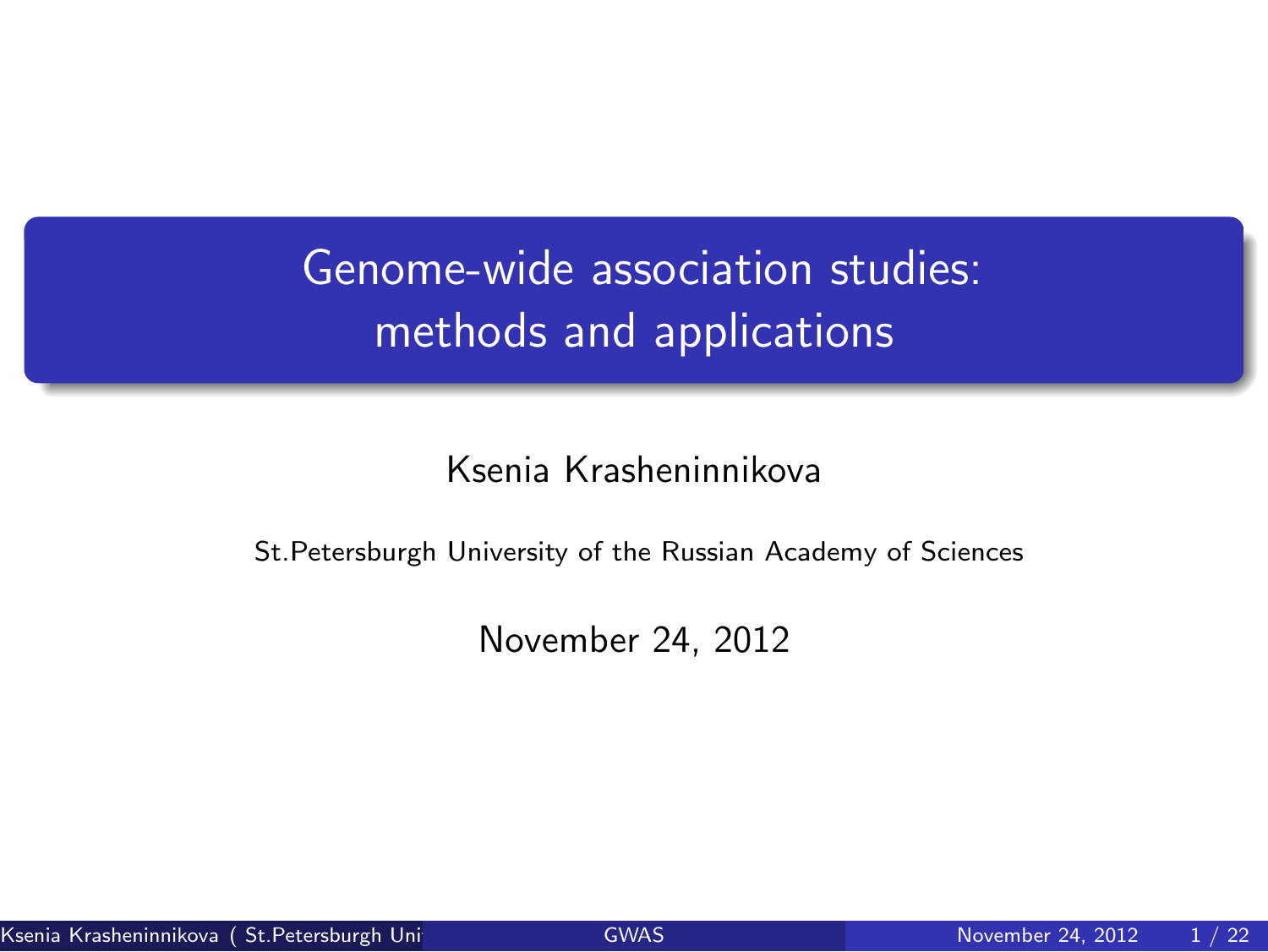- What is GWAS?
- **o** Methods
- **Statistical Approaches to Data Processing**
- GWAS Projects at Theodosius Dobzhansky Center for Genome BioInformatics (St.Petersburg)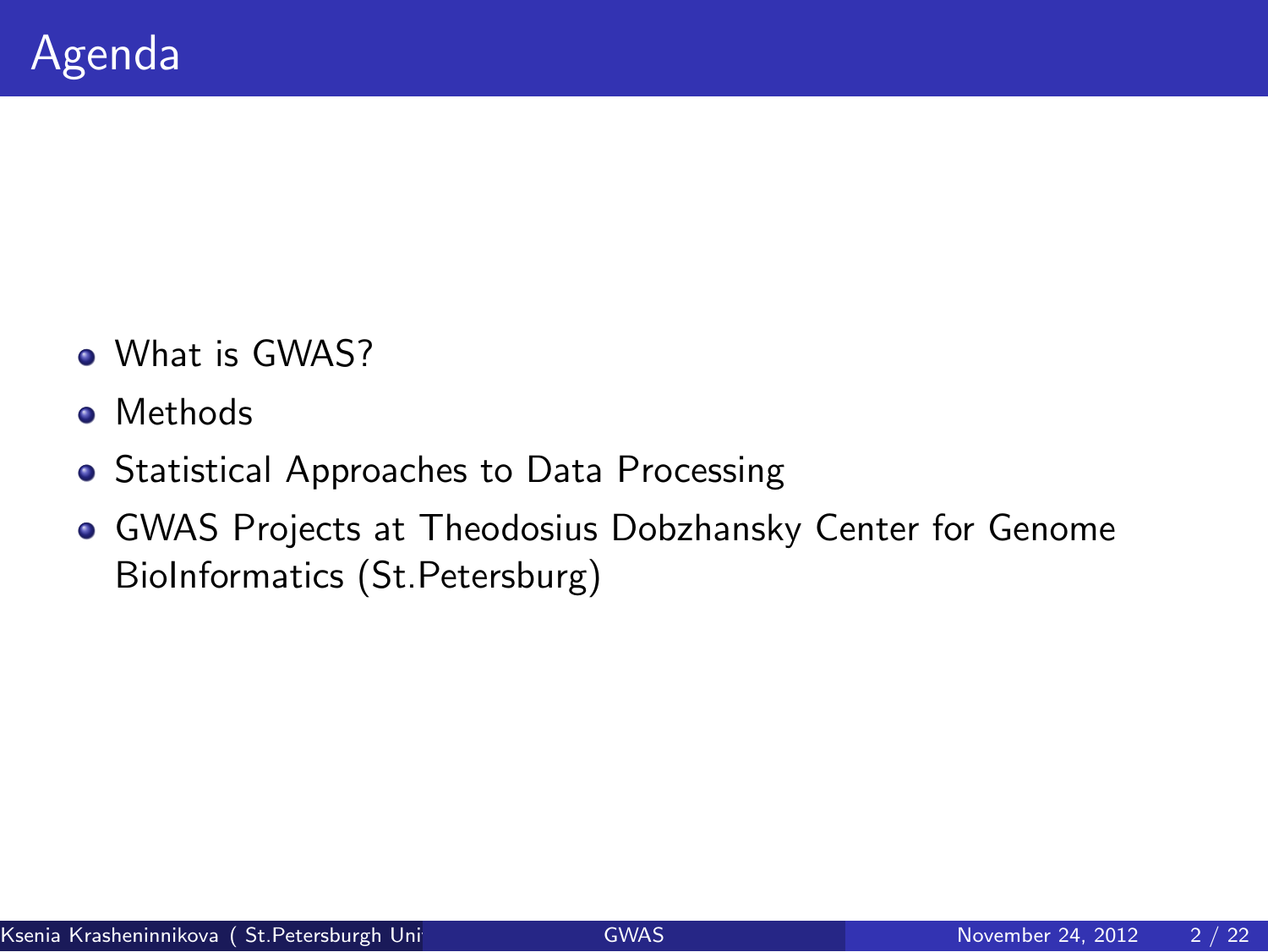- GWAS Genome-Wide Association Studies
- Goal: to reveal the risk alleles for genetically complex disorders
- Idea: to compare two groups: people with the disease (cases) and similar people without (controls)
- The first successful GWA study was published in 2005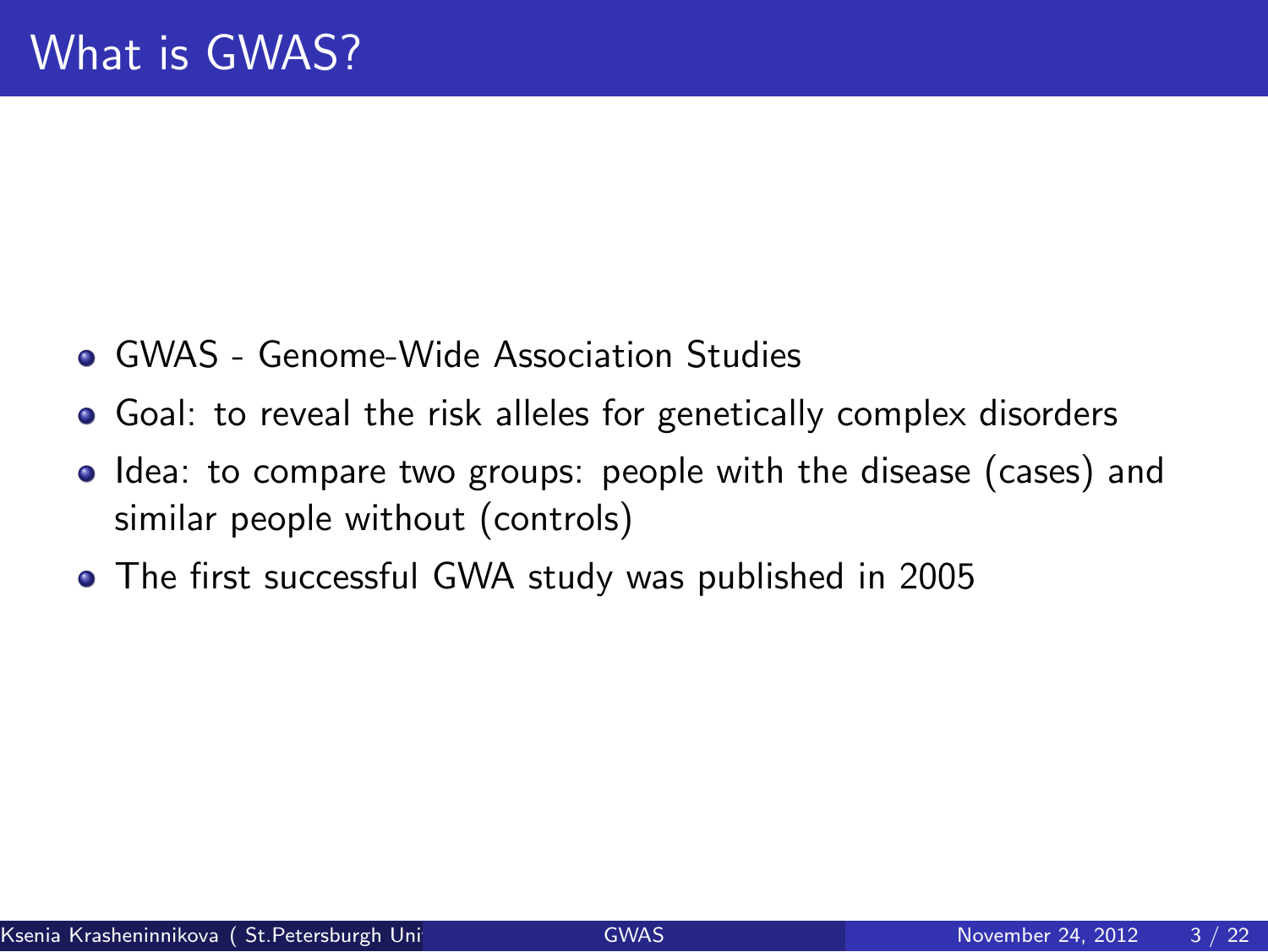- Large study samples (f.e. WTCC (2007): 14,000 cases 3,000 controls)
- Polymorphic alleles which cover the genome adequately
- Statistically powerful analytic methods for data retrieval
	- prior data: HapMap Project http://hapmap.ncbi.nlm.nih.gov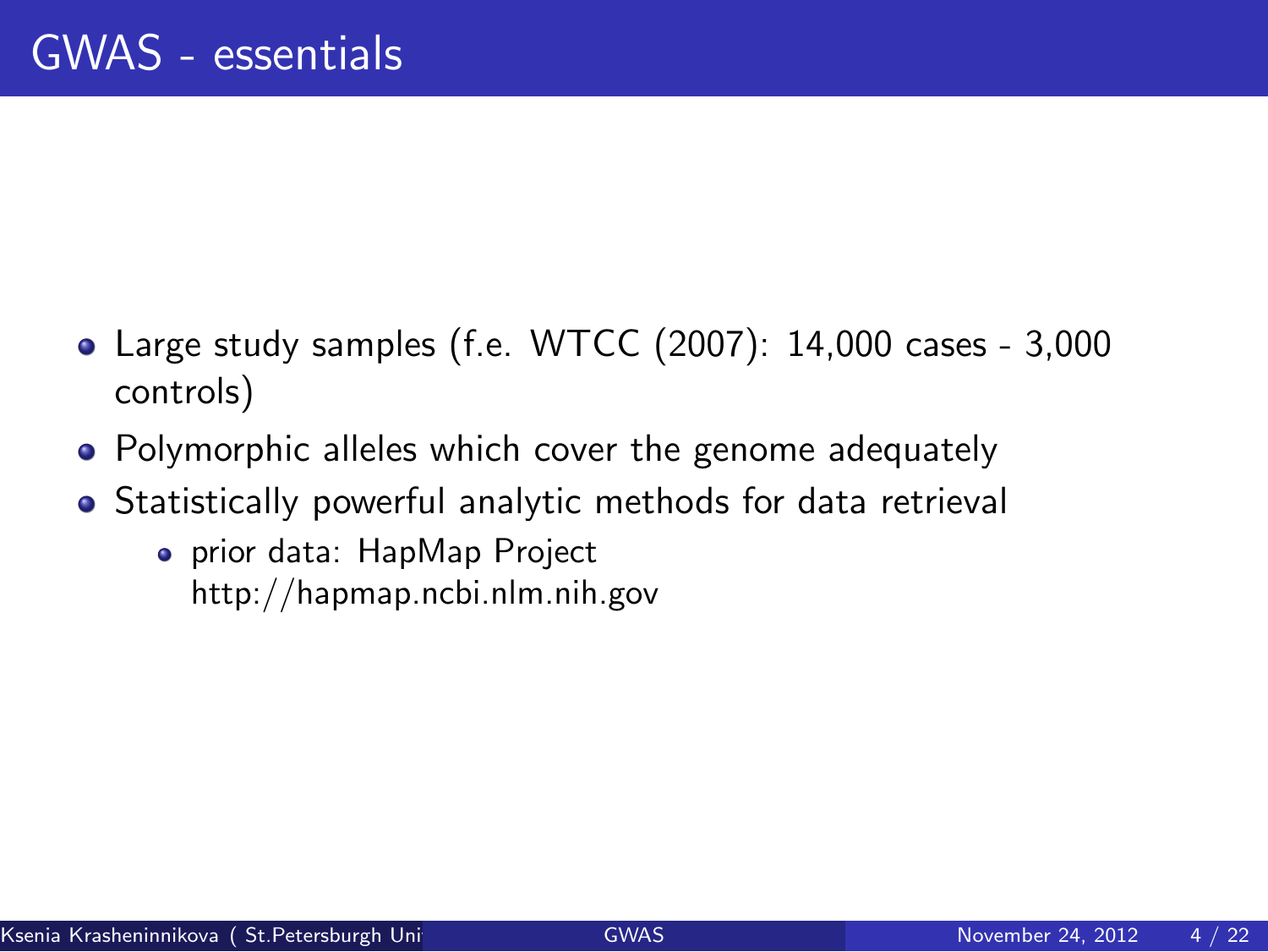- Paper: Genome-wide association study of 14,000 cases of seven common deseases and 3,000 shared controls, June 2007
- Who: Wellcome Trust Case Control Consortium
- View: To explore the utility, design and analyses of GWA studies
- **•** Experiment: study over 7 deseases:
	- bipolar disorder (BD)
	- coronary artery desease (CAD)
	- Crohn's desease (CD)
	- hypertension (HT)
	- rheumatoid arthritis (RA)
	- type 1 diabetes (T1D)
	- type 2 diabetes (T2D)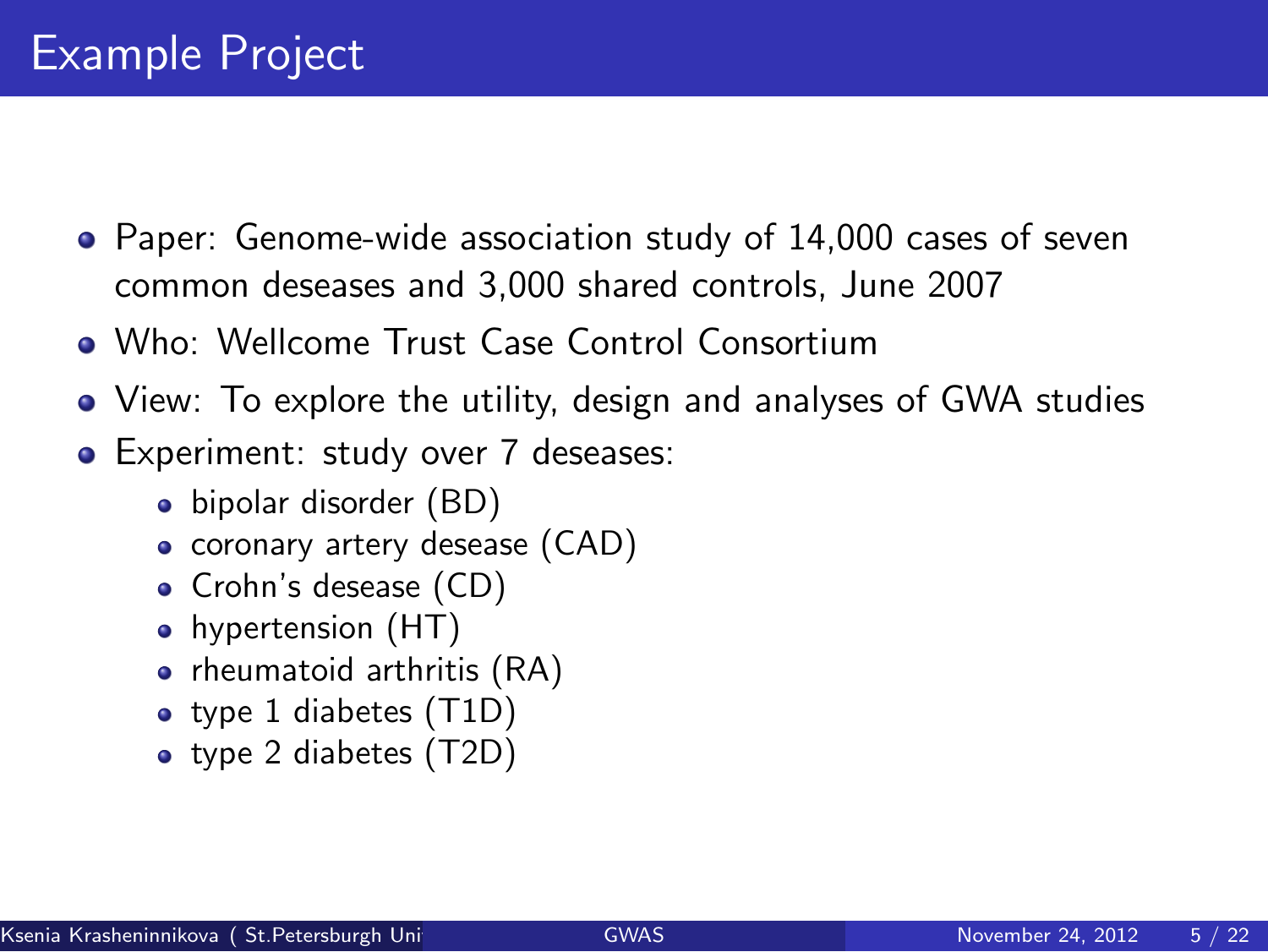- **Cases and Controls**
- "Sufficiently large" 2,000 individuals for each desease and 3,000 combined controls (genotyoed with Affymetrics Chip)
- Two control groups
	- 1,500 from the British Cohort (58C)
	- 1,500 blood donors in the WTCCC project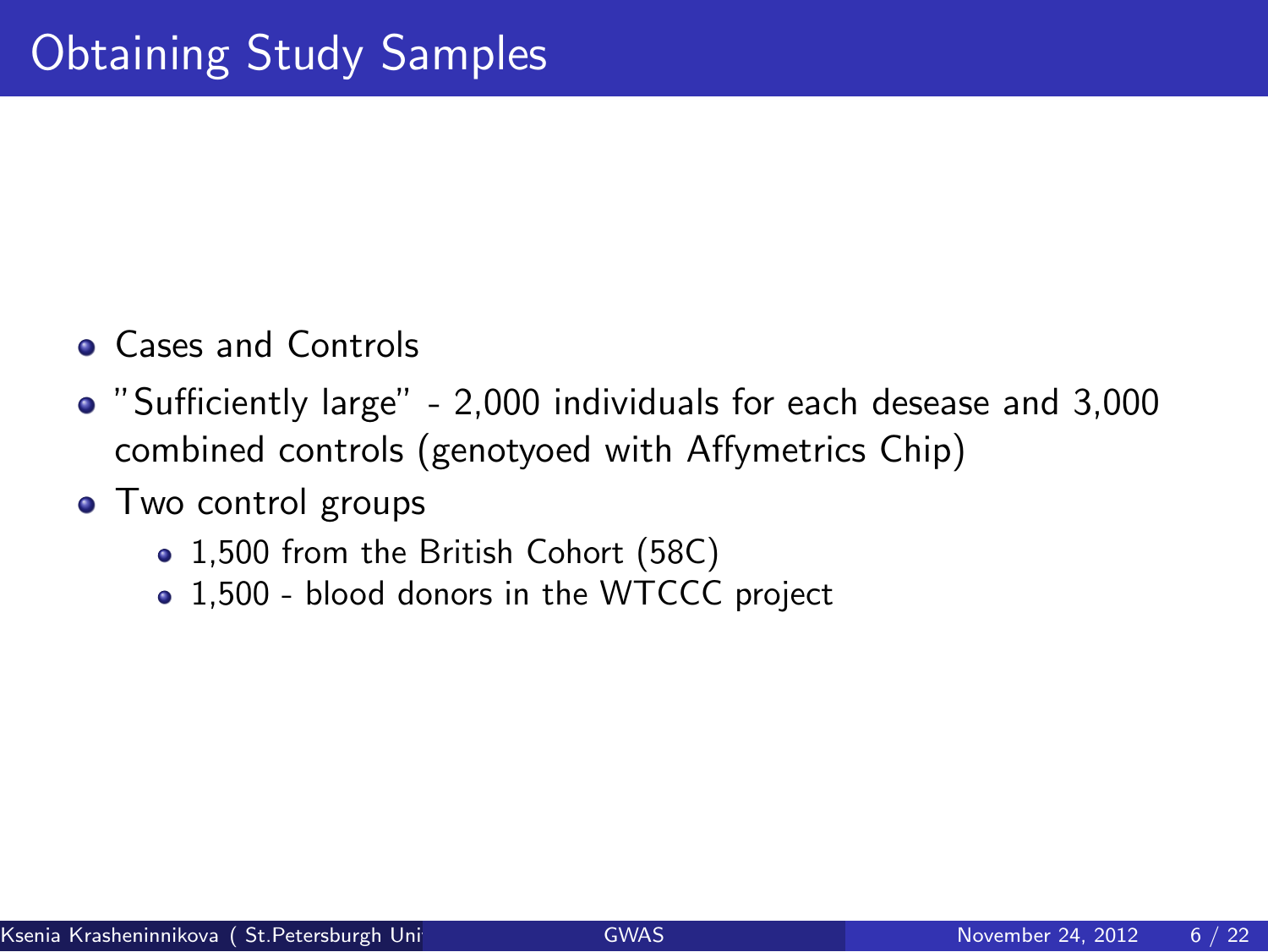### Two controls

- To assess bias in ascertaining control samples
- Check for effects of differential genotyping errors



Figure : Genome-wide scan for allele frequency differences between controls.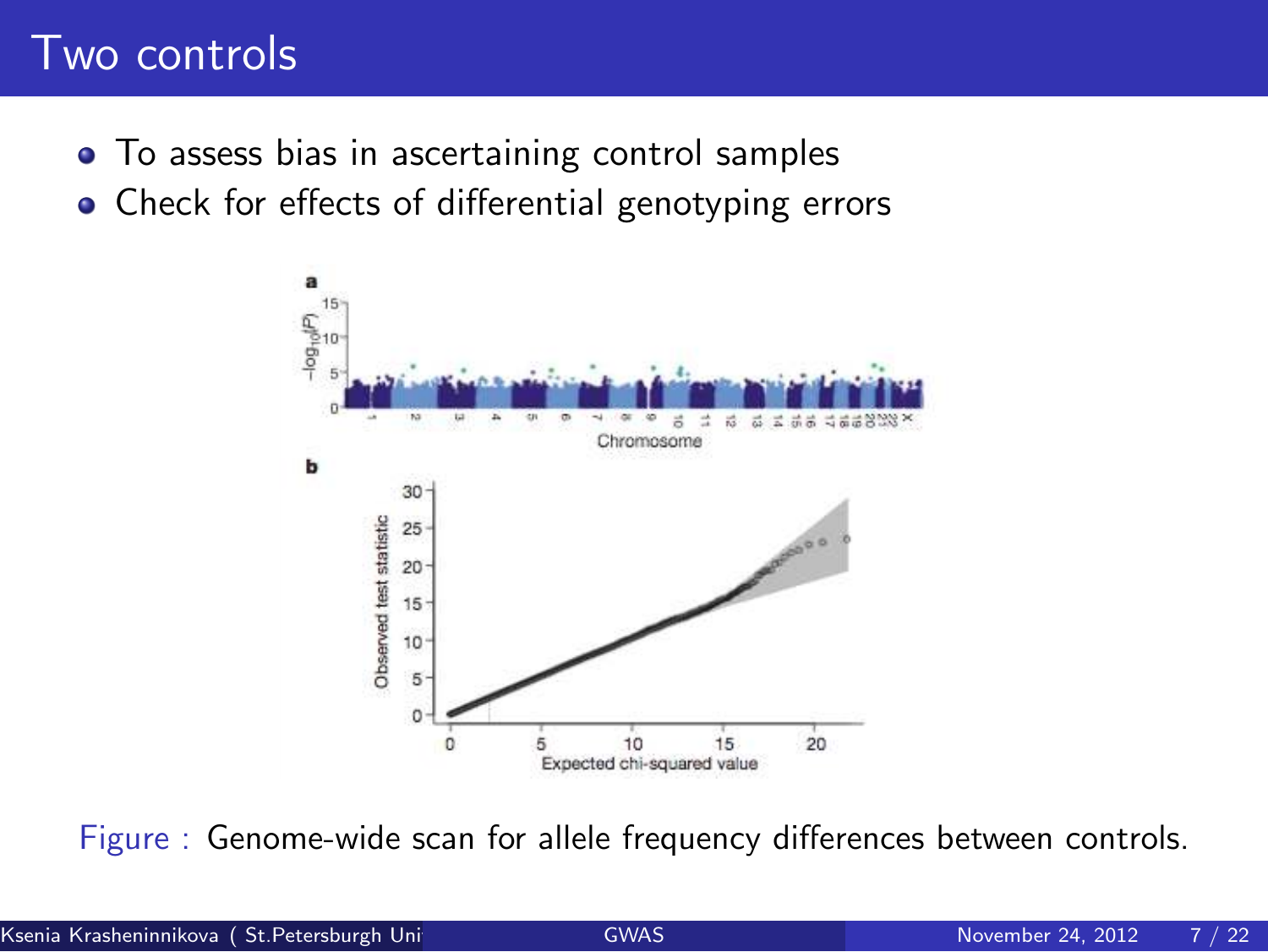- LD occurs when genotypes at the two loci are not independent.
- However, it is very likely that the marker investigated (in this case the SNP) is in LD with the genes causing the disease - *statistical* point of view.
- GWAS is searching for another kind of LD: which arises from *physical* linkage, where the marker is found at a chromosomal locus that is near the genetic difference actually causing the disease.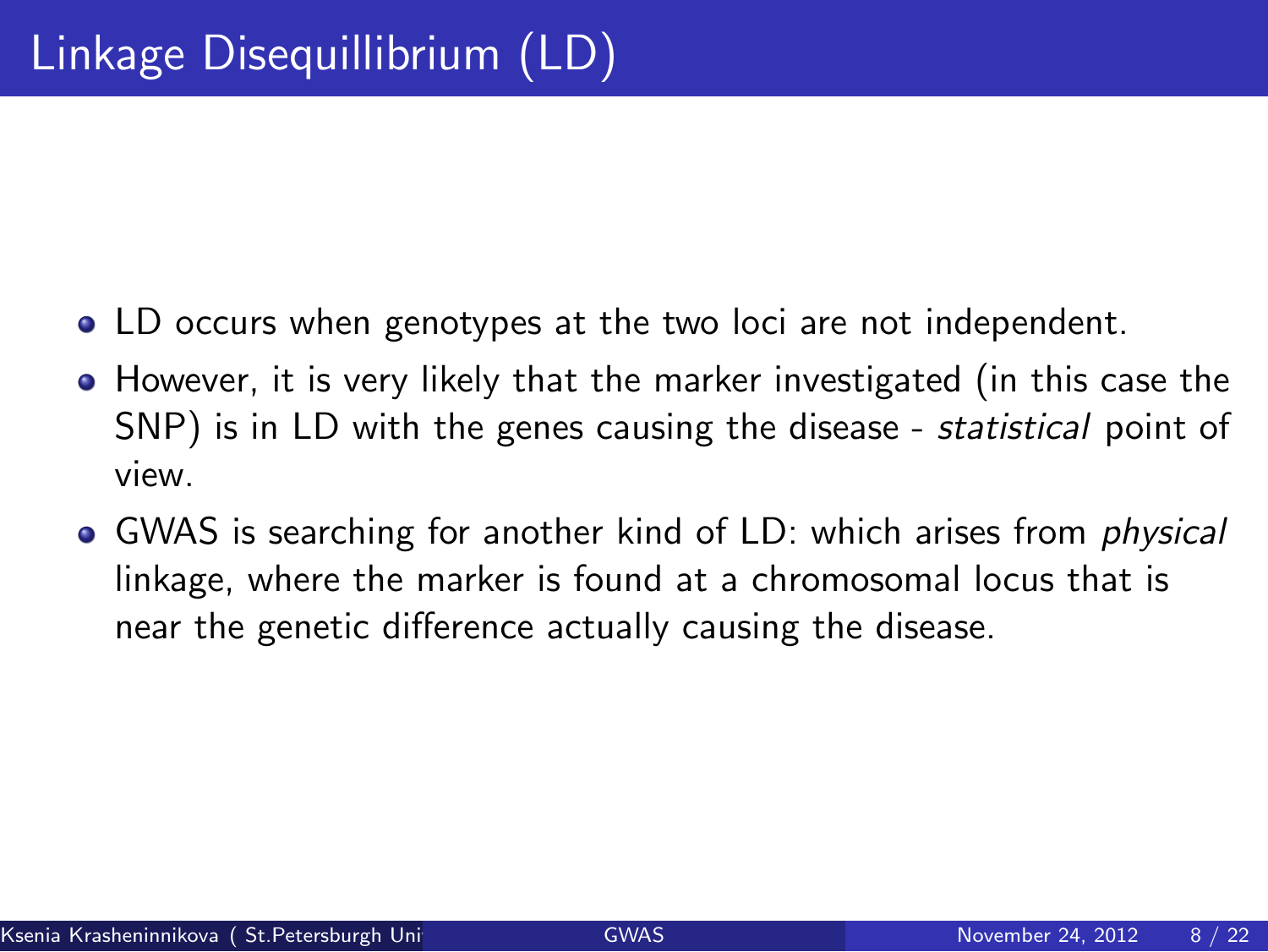- Hidden population structure
	- British population: several waves of immigration from southern and northern Europe
- Exclude 153 individuals with non-european ancestry
- Study population heterogenity with statistical tests of independence
- o Is it a bottleneck?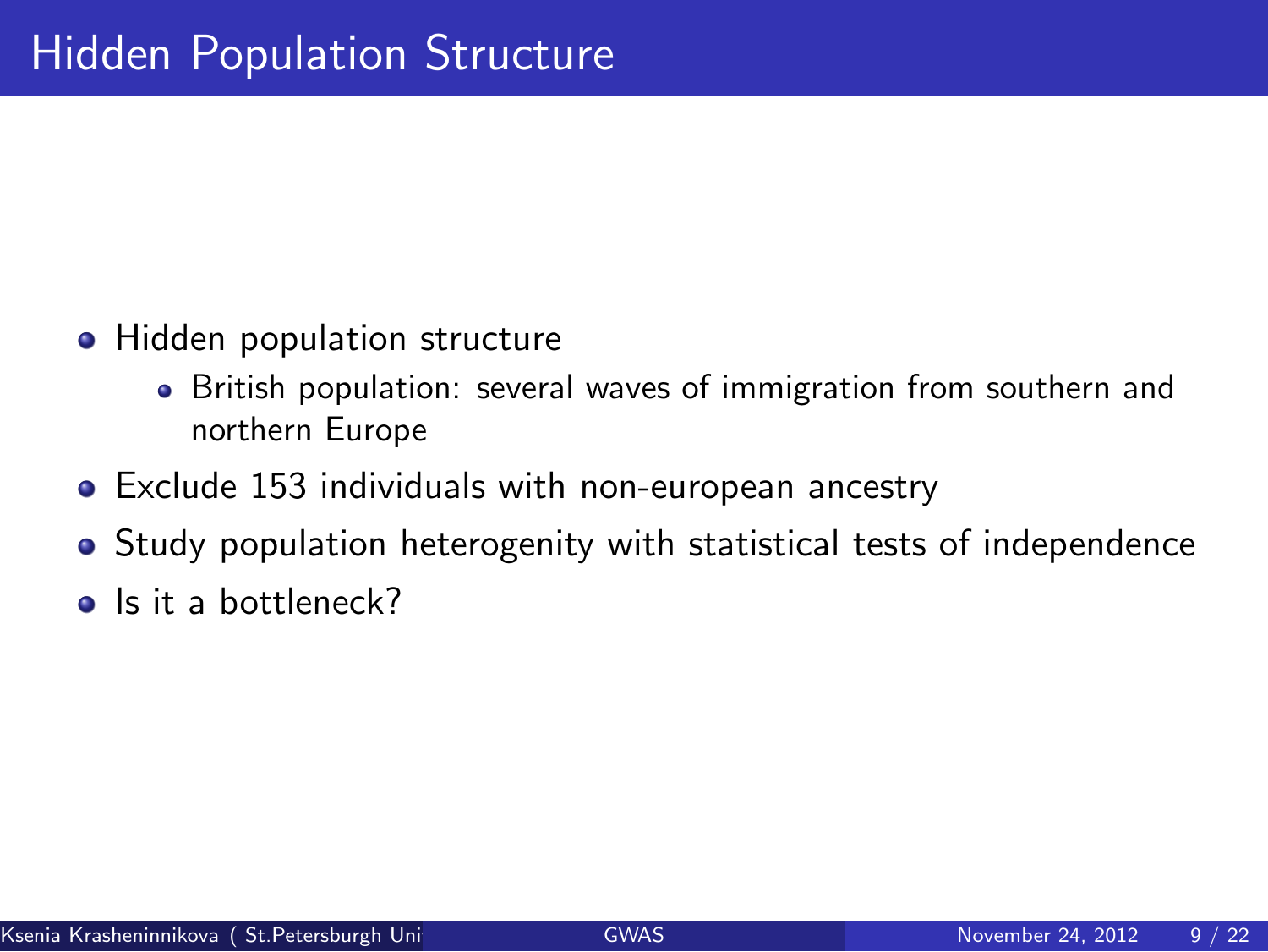#### Bottlenecks - Hidden Population Structure



Figure : Genome-wide picture of geographic variation.

- Wide-spread small differences in allele frequencies are evident as an increased slope of the line (Fig. 2b);
- A few loci show much larger differences (Fig. 2a)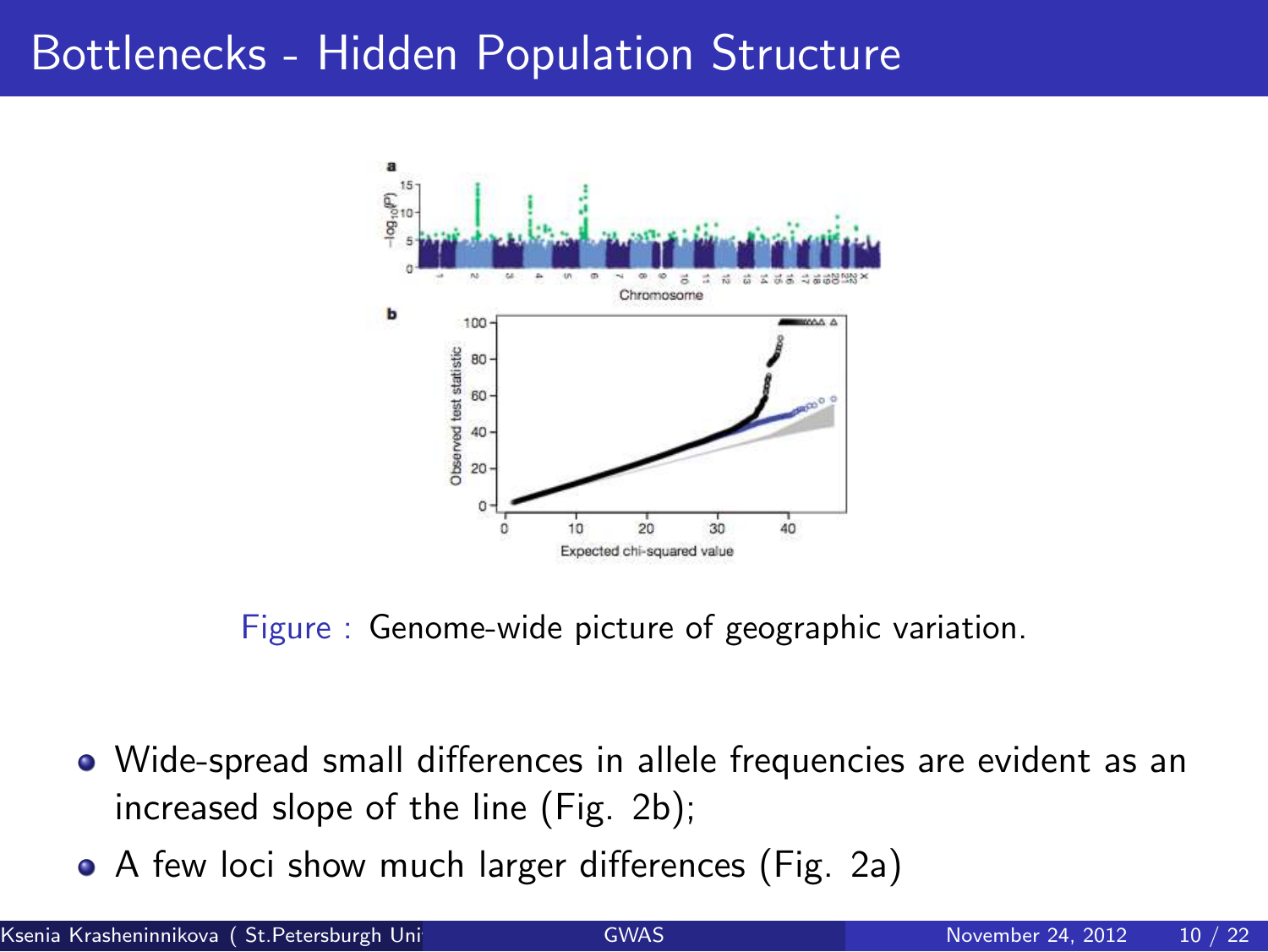## **Hidden Population Structure - Regions of Variance**

- LCT (lactase)
- Majorhistocompatibility complex
- within-UK differentiation at 4p14
	- British population: several waves of immigration from southern and northern Europe
- exclude 153 individuals with non-european ancestry

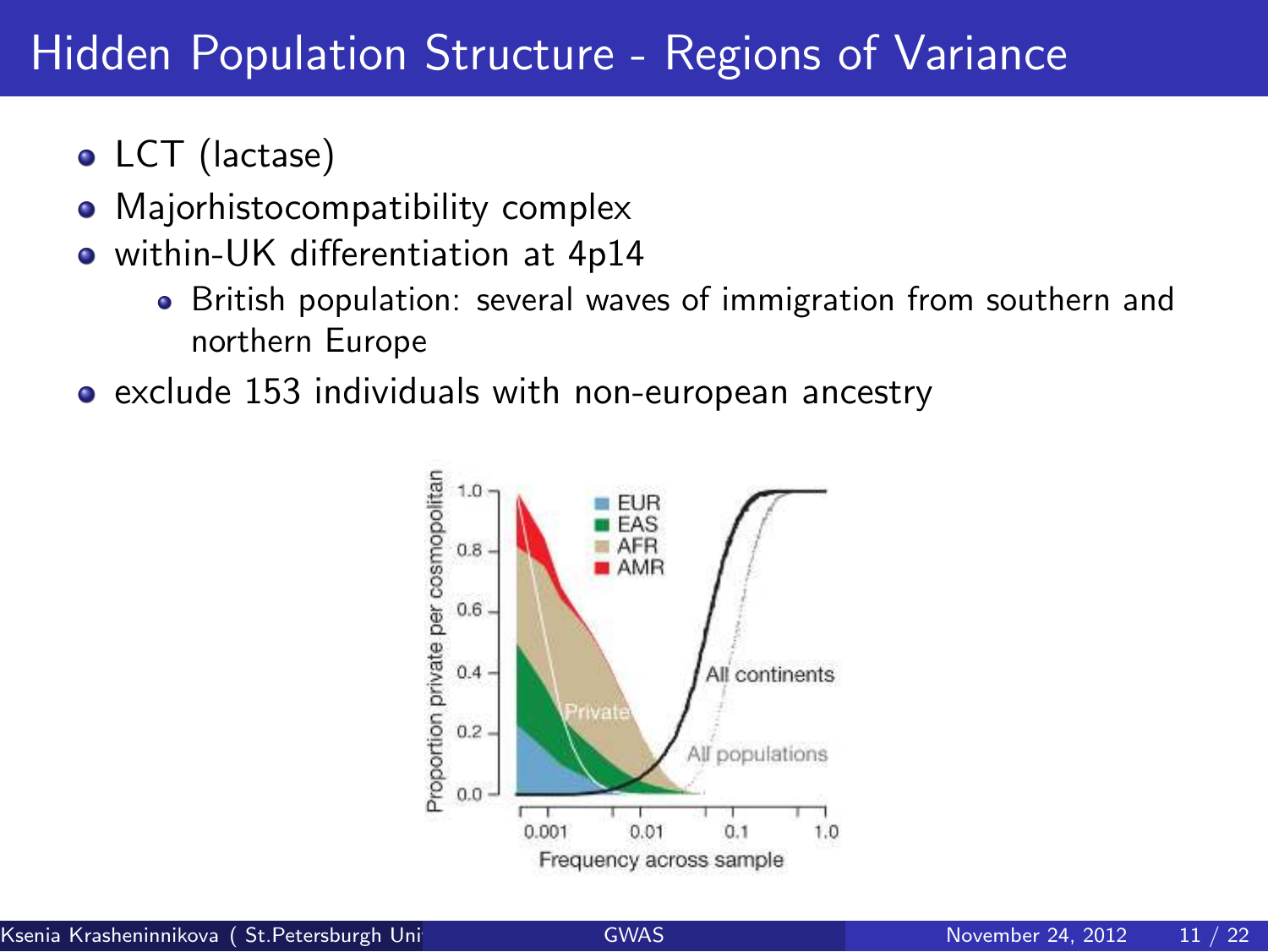#### **•** Tests for independence

- trend test for independence of alleles frequencies
- trend test aka genotypic test independence of genotypes frequencies
- Bayesian hierarchical modelling
	- incorporation of other results
- Linear regression, logistic regression
	- search for epistasis within a single GWAS study
- **•** Pathways
	- accumulation of the effects of genetic variants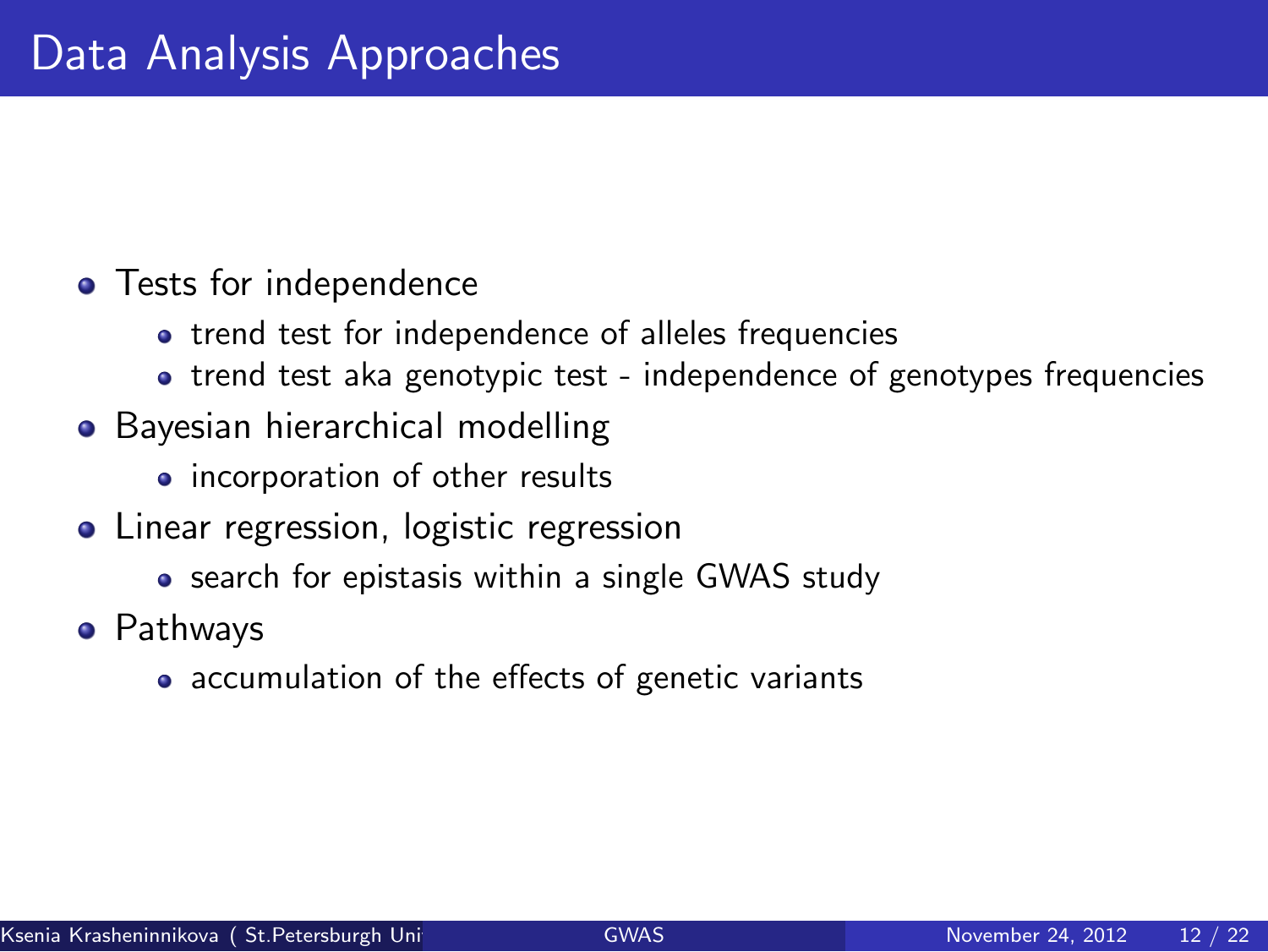#### Statistical Approaches Overview - Trend Test

|                | $B = 1$ $B = 2$ $B = 3$ Sum |          |         |
|----------------|-----------------------------|----------|---------|
| $A = 1 N_{11}$ | $N_{12}$ $N_{13}$ $R_1$     |          |         |
| $A = 2 N_{21}$ | $N_{22}$                    | $N_{23}$ | $R_{2}$ |
| $Sum C_1$      | C,                          | Ca       | N       |

Figure : Contingency table

• trend statistic: 
$$
T = \sum_{i}^{k} t_i (N_{1i}R_2 - N_{2i}R_1)
$$

Pearson chi-squared test vs.chi-squared test: orders the effect of B

• Null hypothesis:  $P(A = 1|B = 1) == P(A = 1|B = k)$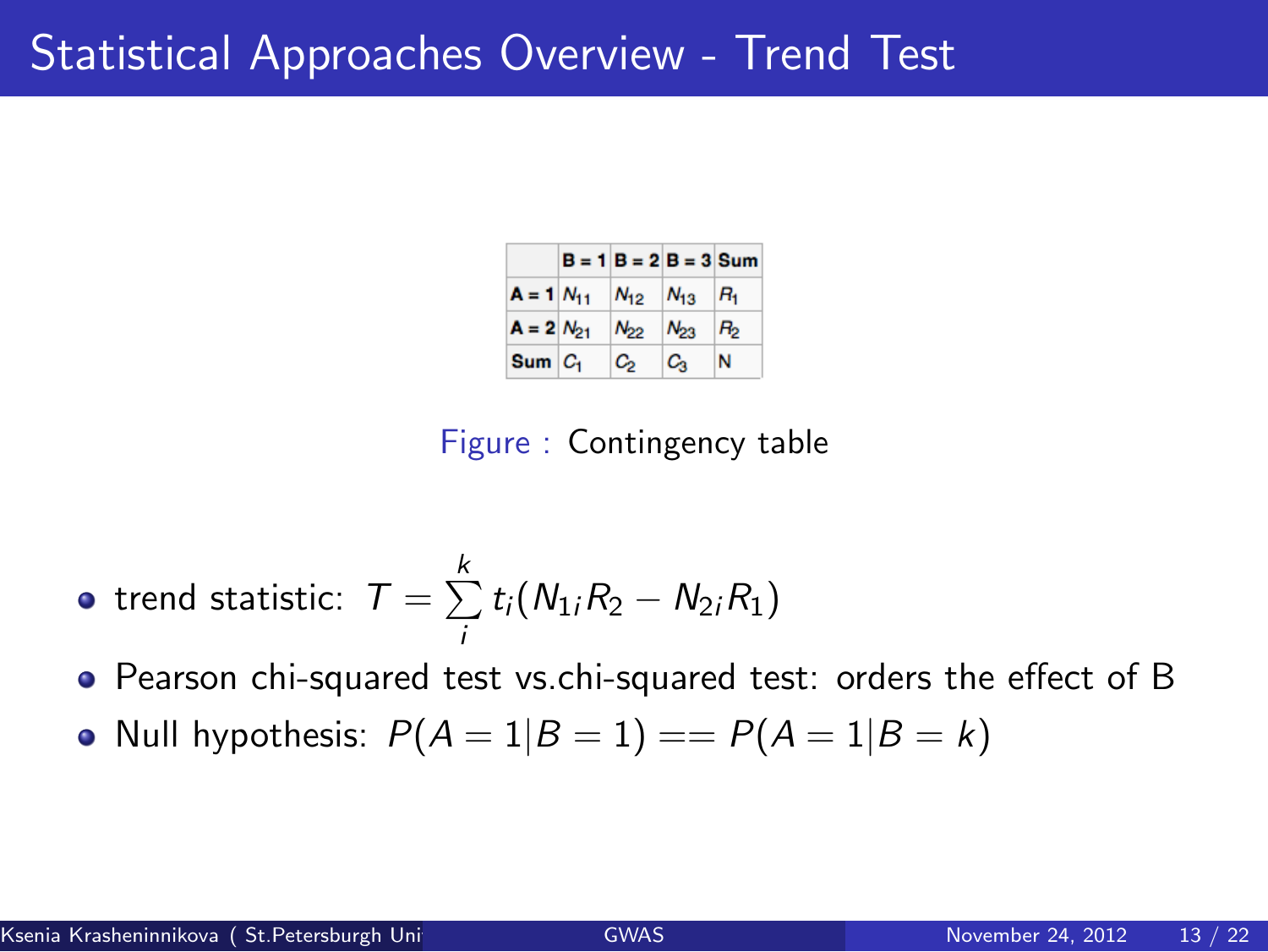|                    |    |    | Genotype aa Genotype Aa Genotype AA Sum |     |
|--------------------|----|----|-----------------------------------------|-----|
| <b>Controls 20</b> |    | 20 | 20                                      | 60  |
| Cases 10           |    | 20 | 30                                      | 60  |
| Sum                | 30 | 40 | 50                                      | 120 |

#### Figure : Example of genotypic trend test

 $\bullet$  t = (0, 1, 1): to test whether allele a is recessive to allele A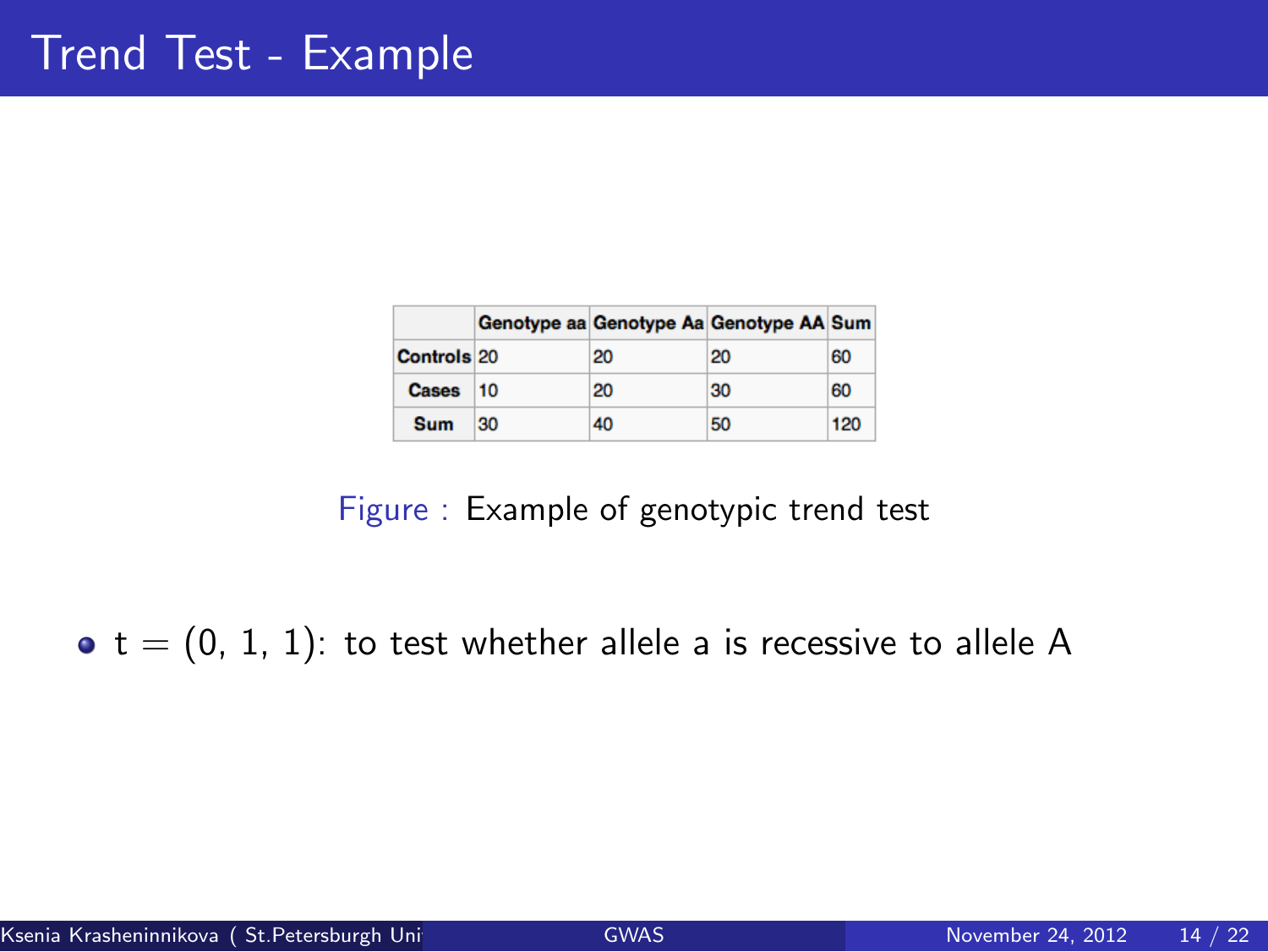## Data Analysis of WTCC Paper - Trend Test



Figure : Quantile-quantile plots for seven genome-wide scans.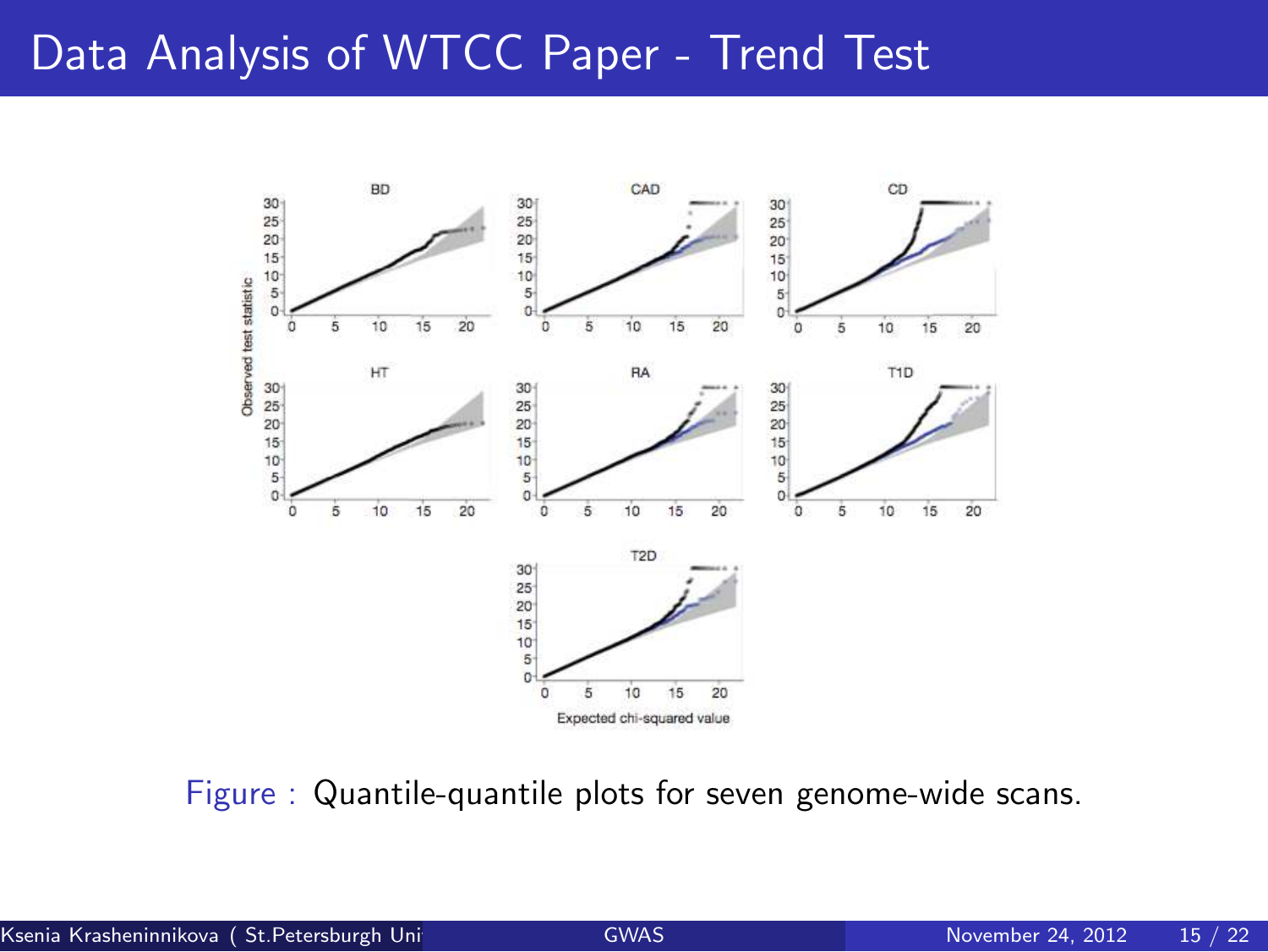# Statistical Approaches Overview - Bayesian Hierarchical Models

- Goal: posterior probability p(SNP,Disorder|Data) of association for each SNP
- To estimate prior distribuition: HapMap linkage disequillibrium data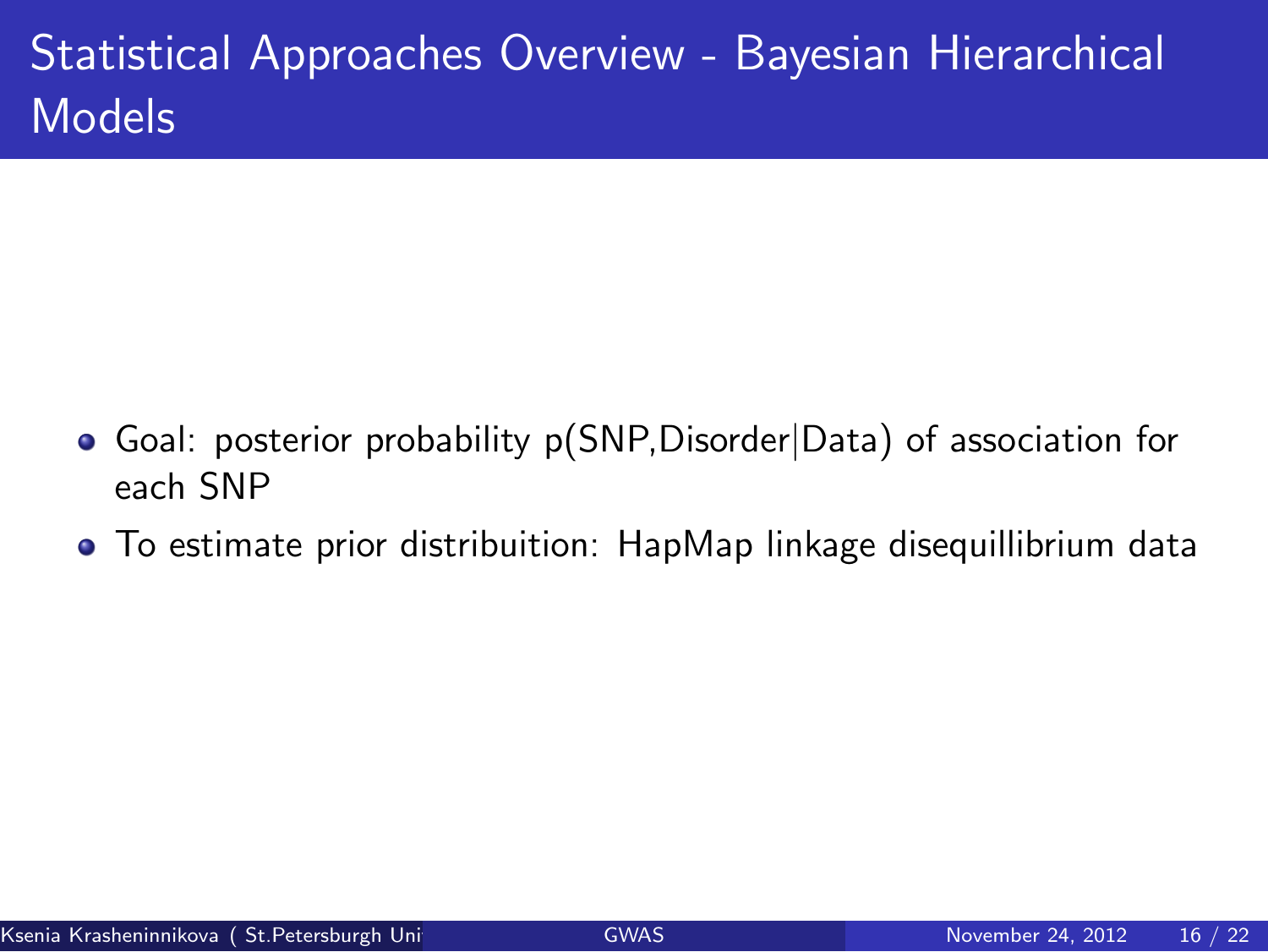- Epistastatic interaction a process, where the alleles of one gene influence the effects of alleles of another on a trait value or risk of disease
- **•** Build a general linear model:  $\mu_i = \delta + \beta_1 x_i + \beta_2 y_i + \gamma x_i y_i$ 
	- *i* denotes individual,  $x_i$  and  $y_i$  predictors,  $\beta_1$  and  $\beta_2$  are their main effect sizes.  $\delta$  is the intercept, and  $\gamma$  is the effect size for the interaction.
- Turn to the logistic regression (estimating odds):  $\frac{P(z_i=1|g_i)}{P(z_i=0|g_i)}=e^{\mu_i}$
- Single SNP:  $\mu_i = 1_{\{g_i=1/1\}}\alpha_1 + 1_{\{g_i=1/2\}}\alpha_2 + 1_{\{g_i=2/2\}}\alpha_3$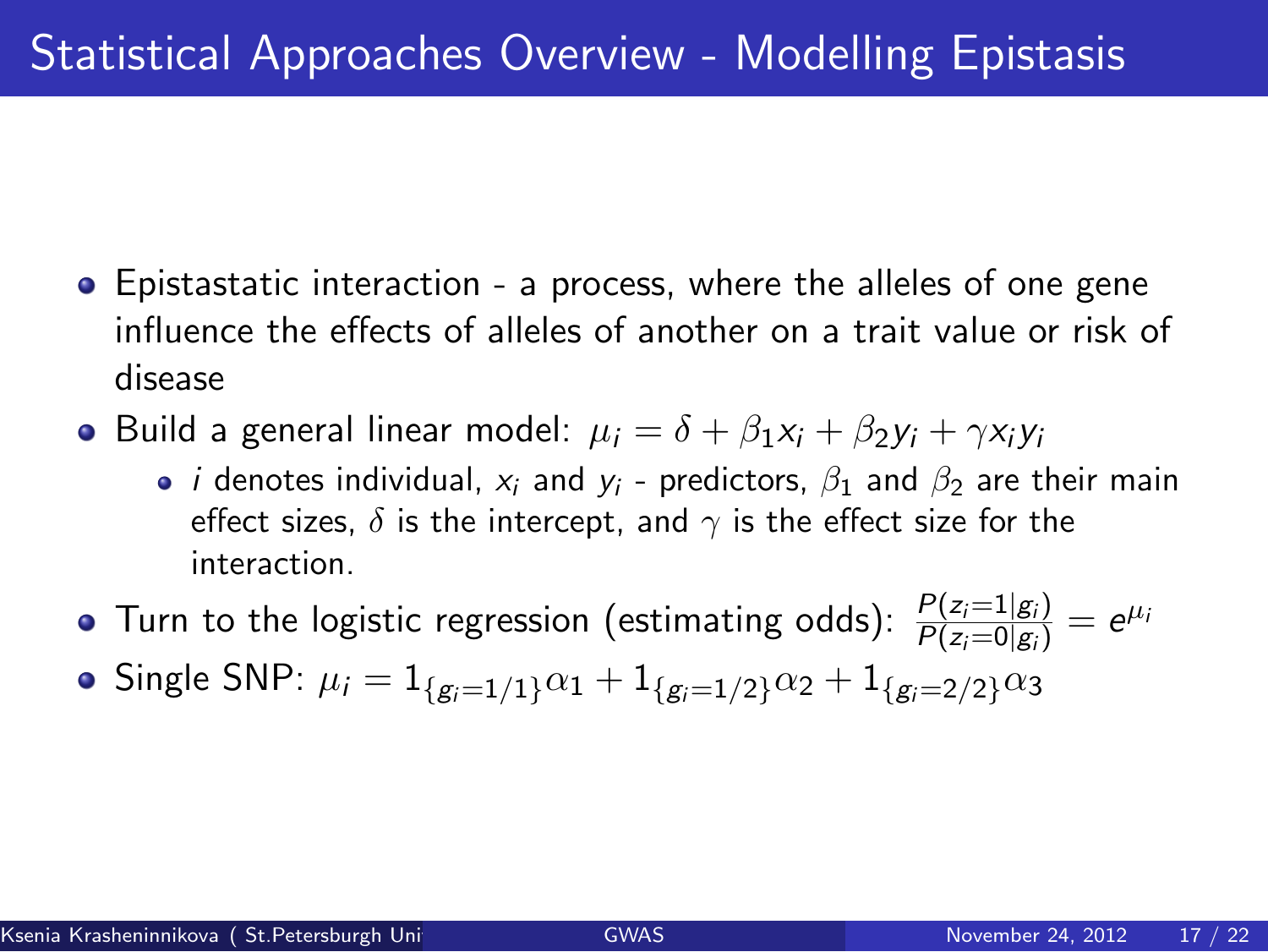• Full epistatic model for two SNPs:

$$
\mu_i = 1_{\{g_i=1/1, h_i=1/1\}} \gamma_1 + 1_{\{g_i=1/1, h_i=1/2\}} \gamma_2 + 1_{\{g_i=1/1, h_i=2/2\}} \gamma_3 + 1_{\{g_i=1/2, h_i=1/1\}} \gamma_4 + 1_{\{g_i=1/2, h_i=1/2\}} \gamma_5 + 1_{\{g_i=1/2, h_i=2/2\}} \gamma_6 + 1_{\{g_i=2/2, h_i=1/1\}} \gamma_7 + 1_{\{g_i=2/2, h_i=1/2\}} \gamma_8 + 1_{\{g_i=2/2, h_i=2/2\}} \gamma_9
$$

Additive model - effects of loci are independent:

$$
\mu_i = 1_{\{g_i=1/1\}} \alpha_1 + 1_{\{g_i=1/2\}} \alpha_2 + 1_{\{g_i=2/2\}} \alpha_3 + 1_{\{g_i=1/1\}} \beta_1 + 1_{\{g_i=1/2\}} \beta_2
$$

- F-test: ANOVA if means are equal
- Note: The assessment of all pairwise or higher-order interactions is computationally prohibitive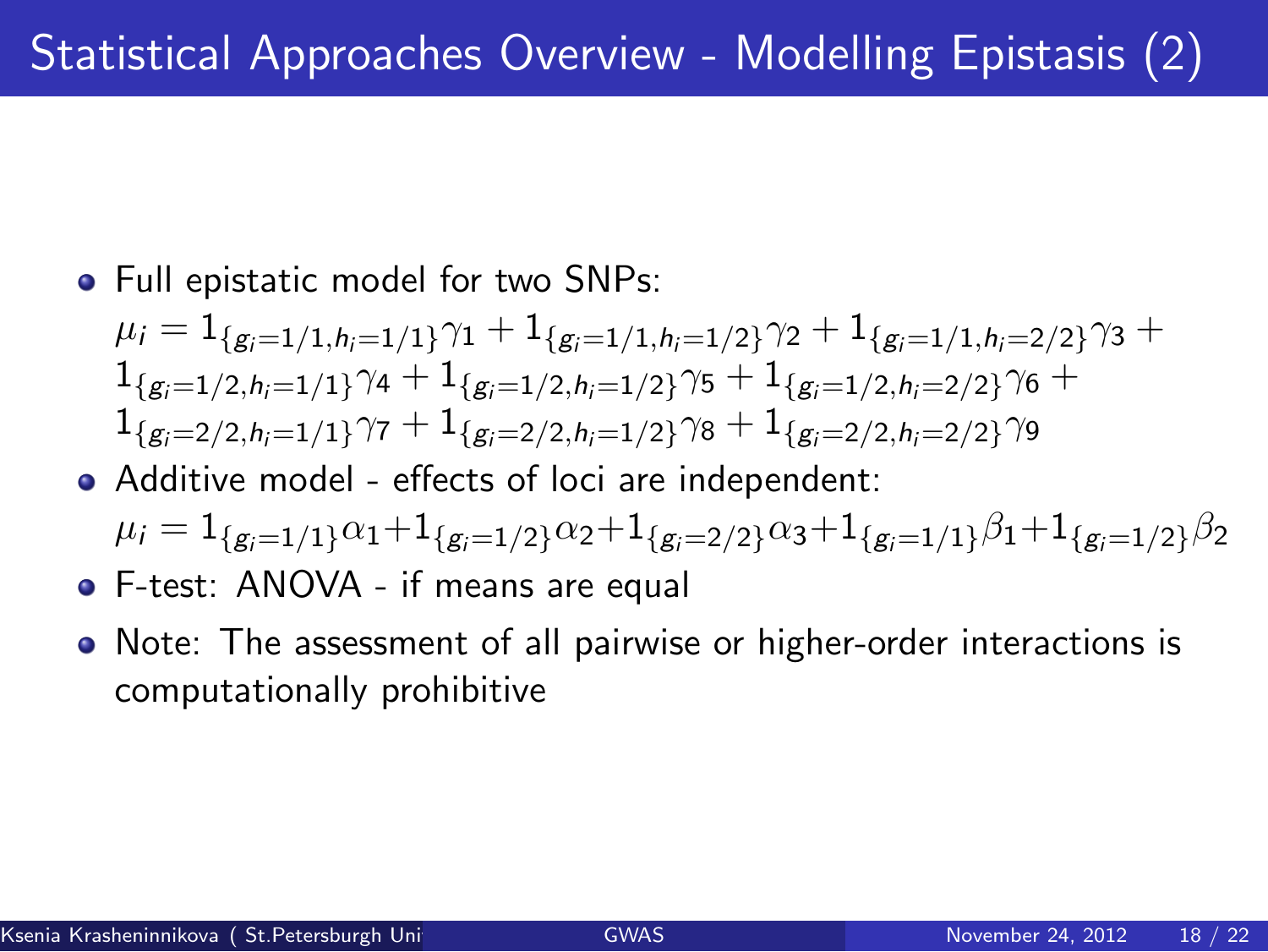# Statistical Approaches Overview - GWAS Pathways Analysis

The genes that coordinate to achieve a specific task are grouped together in the same pathway.

- **1** Select one or more pathways for the GWASPA (prior hypothesis or results of GWAS)
- <sup>2</sup> Select a database (Pathguide, Kyoto Encyclopedia of Genes and Genomes (KEGG), Gene Ontology (GO)) to delinate the genes in the pathway
- **3** Assign the GWAS SNPs to known genes within the selected pathway, as given in the selected database
- <sup>4</sup> Pathway scoring system bias in distribution of SNPs
- **5** Statistical approach to aggregate the results
- Results: pathways in Parkinson's disease, bipolar disorder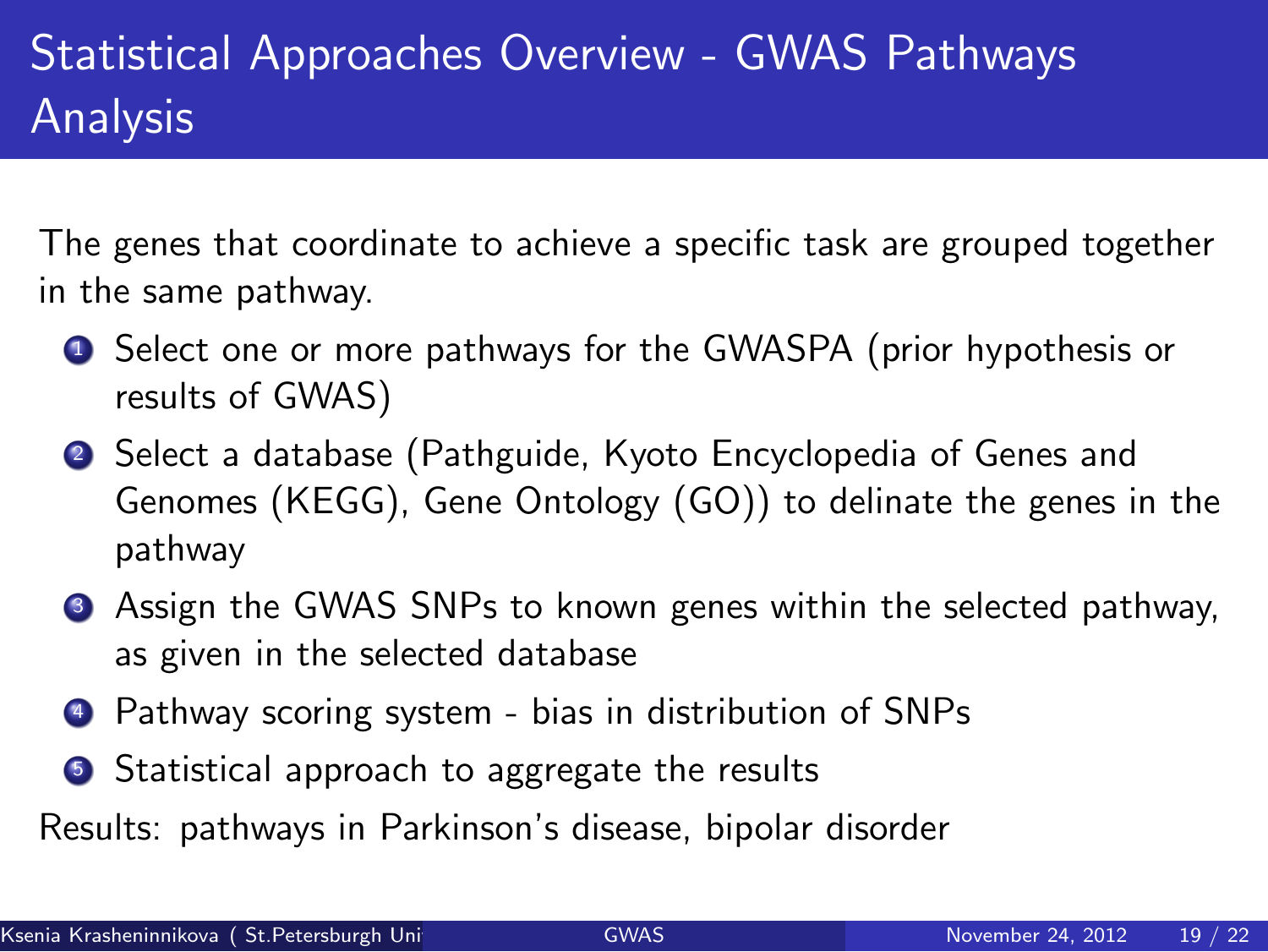- Hypothesis-free looks at very many SNPs simultaneously rather than focusing on a set of suggested loci
- If there are genetic loci influencing the trait where the rare allele has a frequency under 5%, or even under 1%, the GWAS technique is unlikely to be able to detect these loci.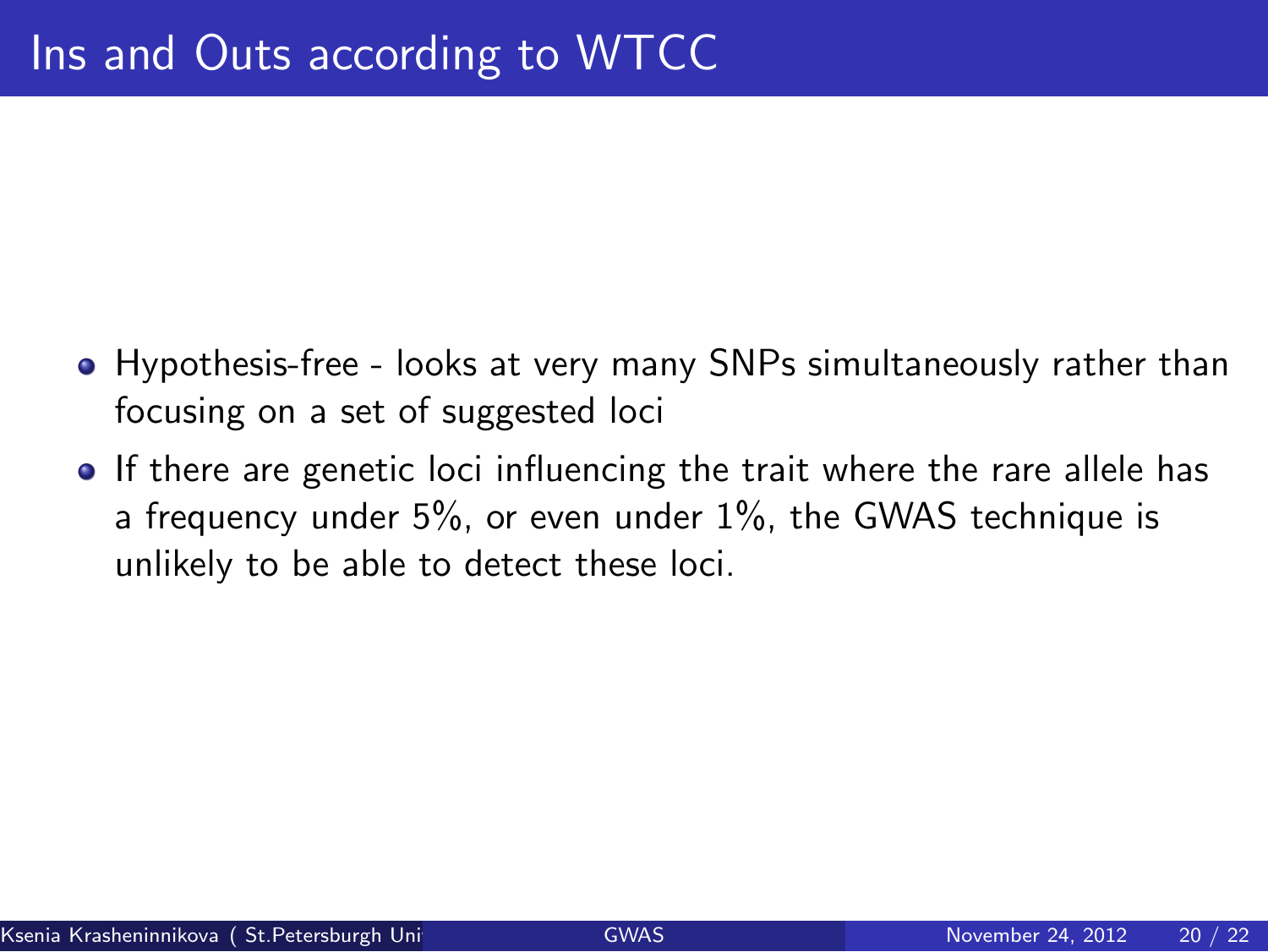# GWAS Projects at Theodosius Dobzhansky Center for Genome BioInformatics

- "CCR5-32 genotyping of the SP Injection Drug Users cohort"
- "GWAS from the Botswana Harvard Partnership cohort" (Andrey Shevchenko)
	- Idea: to investigate the influence of host genotypic variants in selected genes (AIDS Restriction Genes (ARGs)) on the susceptibility to HIV
- GWAS data representation (Gaik Tamazian)